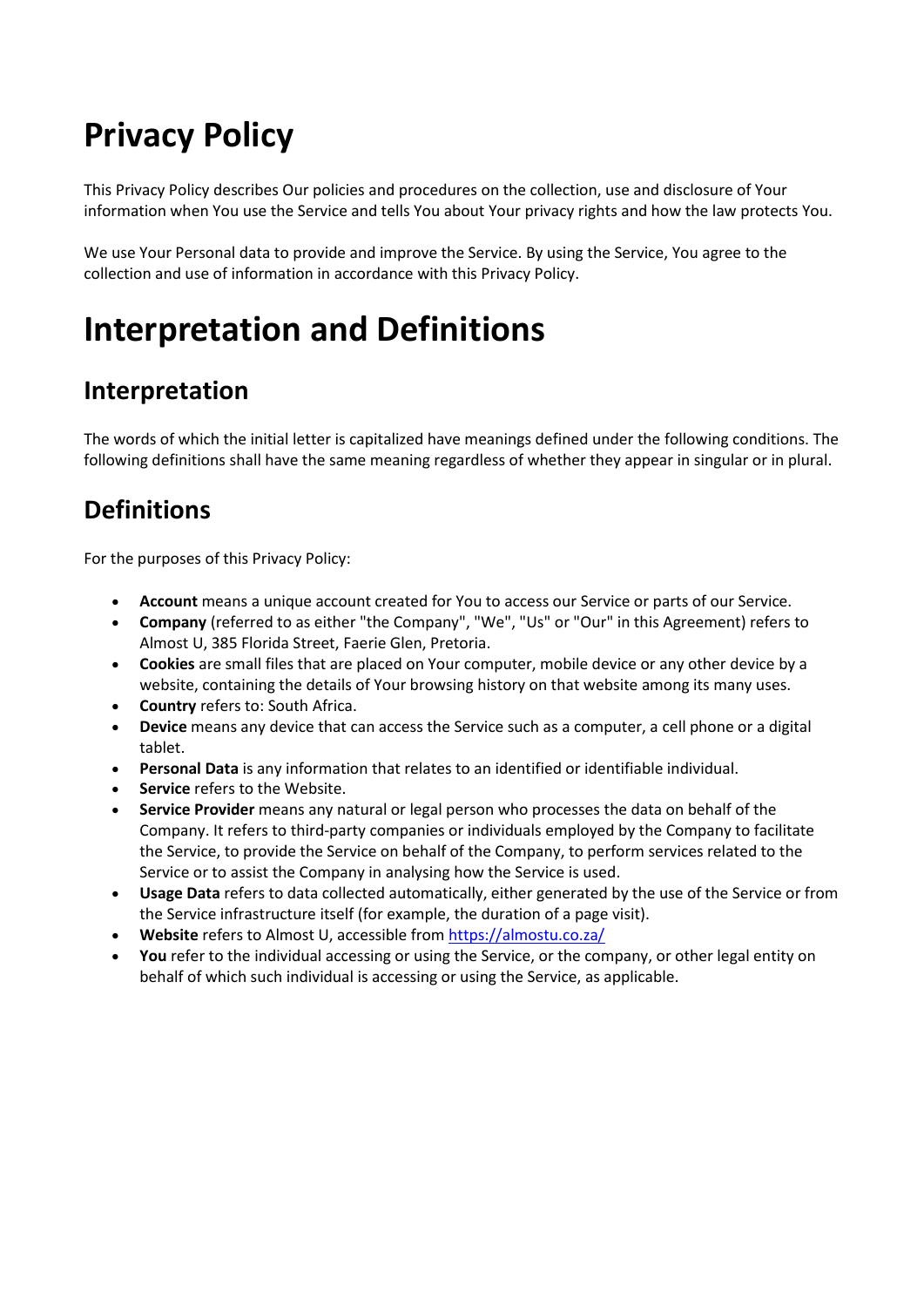# **Collecting and Using Your Personal Data**

### **Types of Data Collected**

### **Personal Data**

While using Our Service, we may ask You to provide Us with certain personally identifiable information that can be used to contact or identify You. Personally identifiable information may include, but is not limited to:

- Email address
- First name and last name
- Phone number
- Usage Data

#### **Usage Data**

Usage Data is collected automatically when using the Service.

Usage Data may include information such as Your Device's Internet Protocol address (e.g. IP address), browser type, browser version, the pages of our Service that You visit, the time and date of Your visit, the time spent on those pages, unique device identifiers and other diagnostic data.

When You access the Service by or through a mobile device, We may collect certain information automatically, including, but not limited to, the type of mobile device You use, Your mobile device unique ID, the IP address of Your mobile device, Your mobile operating system, the type of mobile Internet browser You use, unique device identifiers and other diagnostic data.

We may also collect information that Your browser sends whenever You visit our Service or when You access the Service by or through a mobile device.

#### **Tracking Technologies and Cookies**

We use Cookies and similar tracking technologies to track the activity on Our Service and store certain information. Tracking technologies used are beacons, tags, and scripts to collect and track information and to improve and analyse Our Service. The technologies We use may include:

- **Cookies or Browser Cookies.** A cookie is a small file placed on Your Device. You can instruct Your browser to refuse all Cookies or to indicate when a Cookie is being sent. However, if You do not accept Cookies, You may not be able to use some parts of our Service. Unless you have adjusted Your browser setting so that it will refuse Cookies, our Service may use Cookies.
- **Flash Cookies.** Certain features of our Service may use local stored objects (or Flash Cookies) to collect and store information about Your preferences or Your activity on our Service. Flash Cookies are not managed by the same browser settings as those used for Browser Cookies. For more information on how You can delete Flash Cookies, please read "Where can I change the settings for disabling, or deleting local shared objects?" available at [https://helpx.adobe.com/flash](https://helpx.adobe.com/flash-player/kb/disable-local-shared-objects-flash.html#main_Where_can_I_change_the_settings_for_disabling__or_deleting_local_shared_objects_)[player/kb/disable-local-shared-objects](https://helpx.adobe.com/flash-player/kb/disable-local-shared-objects-flash.html#main_Where_can_I_change_the_settings_for_disabling__or_deleting_local_shared_objects_)[flash.html#main\\_Where\\_can\\_I\\_change\\_the\\_settings\\_for\\_disabling\\_\\_or\\_deleting\\_local\\_shared\\_obje](https://helpx.adobe.com/flash-player/kb/disable-local-shared-objects-flash.html#main_Where_can_I_change_the_settings_for_disabling__or_deleting_local_shared_objects_) [cts\\_](https://helpx.adobe.com/flash-player/kb/disable-local-shared-objects-flash.html#main_Where_can_I_change_the_settings_for_disabling__or_deleting_local_shared_objects_)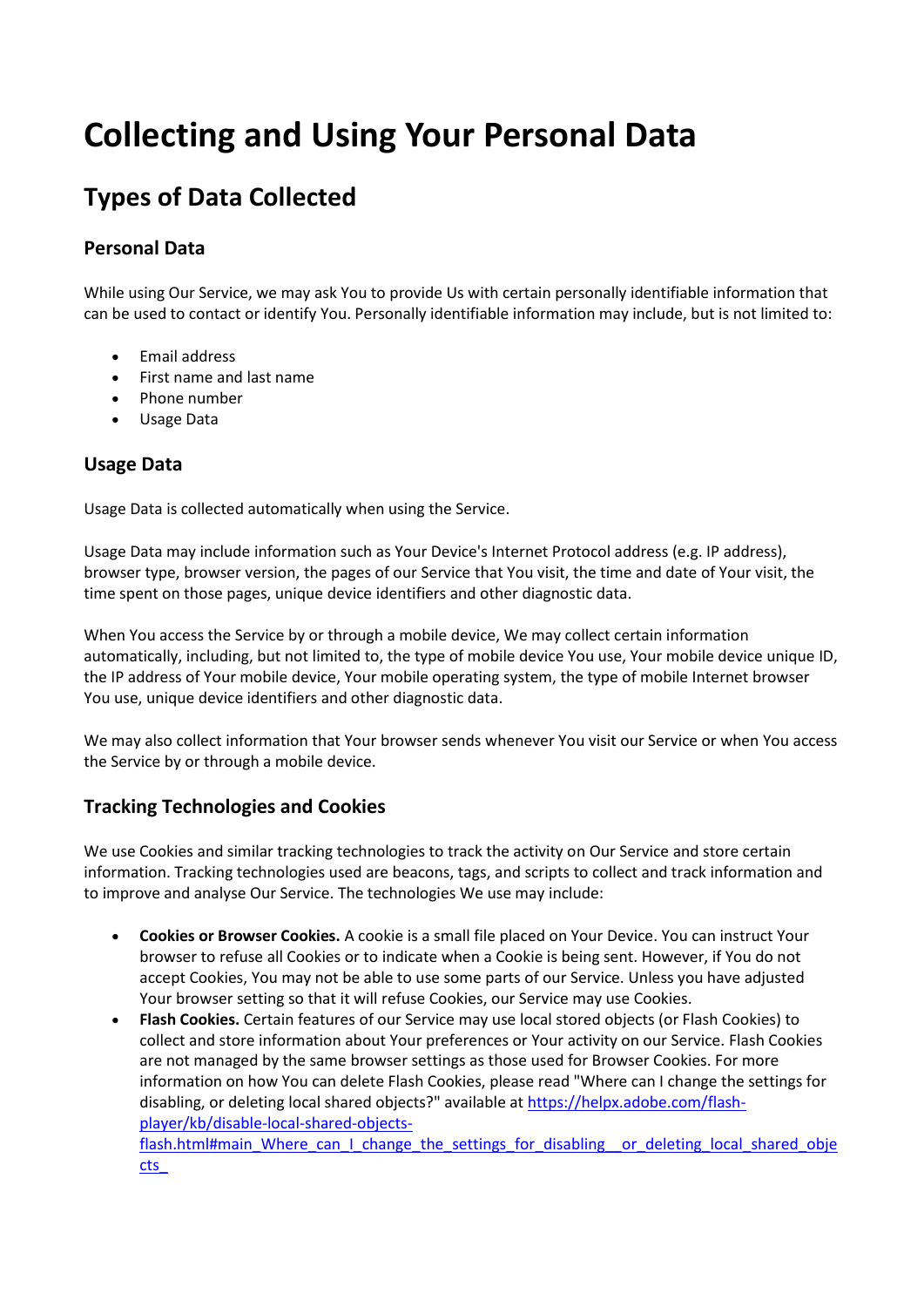• **Web Beacons.** Certain sections of our Service and our emails may contain small electronic files known as web beacons (also referred to as clear gifs, pixel tags, and single-pixel gifs) that permit the Company, for example, to count users who have visited those pages or opened an email and for other related website statistics (for example, recording the popularity of a certain section and verifying system and server integrity).

Cookies can be "Persistent" or "Session" Cookies. Persistent Cookies remain on Your personal computer or mobile device when You go offline, while Session Cookies are deleted as soon as You close Your web browser. Learn more about cookies: [What Are Cookies?.](https://www.privacypolicies.com/blog/cookies/)

We use both Session and Persistent Cookies for the purposes set out below:

#### • **Necessary / Essential Cookies**

Type: Session Cookies

Administered by: Us

Purpose: These Cookies are essential to provide You with services available through the Website and to enable You to use some of its features. They help to authenticate users and prevent fraudulent use of user accounts. Without these Cookies, the services that You have asked for cannot be provided, and We only use these Cookies to provide You with those services.

#### • **Cookies Policy / Notice Acceptance Cookies**

Type: Persistent Cookies

Administered by: Us

Purpose: These Cookies identify if users have accepted the use of cookies on the Website.

#### • **Functionality Cookies**

Type: Persistent Cookies

Administered by: Us

Purpose: These Cookies allow us to remember choices You make when You use the Website, such as remembering your login details or language preference. The purpose of these Cookies is to provide You with a more personal experience and to avoid You having to re-enter your preferences every time You use the Website.

For more information about the cookies we use and your choices regarding cookies, please visit our Cookies Policy or the Cookies section of our Privacy Policy.

### **Use of Your Personal Data**

The Company may use Personal Data for the following purposes:

• **To provide and maintain our Service**, including to monitor the usage of our Service.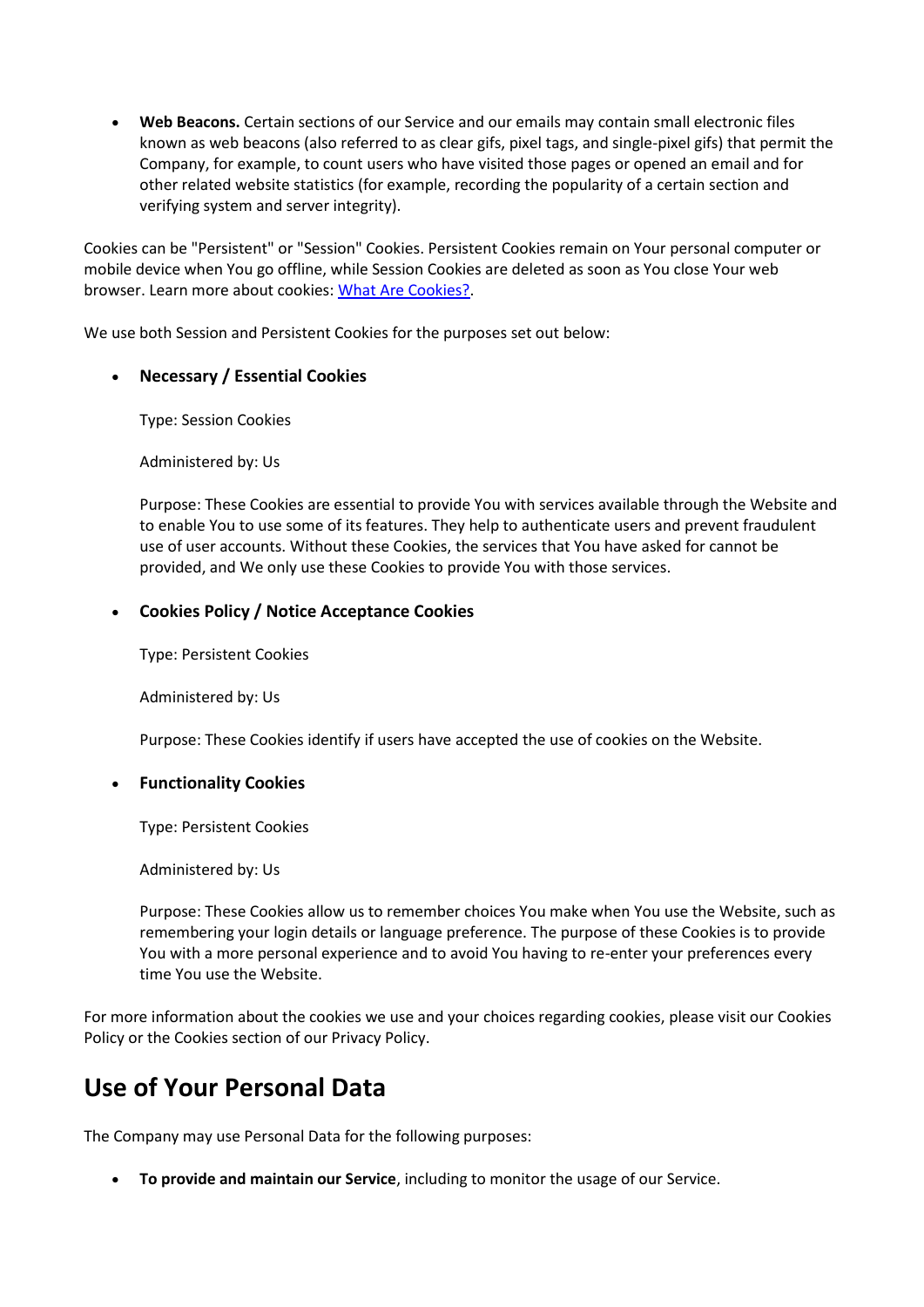- **To manage Your Account:** to manage Your registration as a user of the Service. The Personal Data You provide can give You access to different functionalities of the Service that are available to You as a registered user.
- **For the performance of a contract:** the development, compliance and undertaking of the purchase contract for the products, items or services You have purchased or of any other contract with Us through the Service.
- **To contact You:** To contact You by email, telephone calls, SMS, or other equivalent forms of electronic communication, such as a mobile application's push notifications regarding updates or informative communications related to the functionalities, products or contracted services, including the security updates, when necessary or reasonable for their implementation.
- **To provide You** with news, special offers and general information about other goods, services and events which we offer that are similar to those that you have already purchased or enquired about unless You have opted not to receive such information.
- **To manage Your requests:** To attend and manage Your requests to Us.
- **For business transfers:** We may use Your information to evaluate or conduct a merger, divestiture, restructuring, reorganization, dissolution, or other sale or transfer of some or all of Our assets, whether as a going concern or as part of bankruptcy, liquidation, or similar proceeding, in which Personal Data held by Us about our Service users is among the assets transferred.
- **For other purposes**: We may use Your information for other purposes, such as data analysis, identifying usage trends, determining the effectiveness of our promotional campaigns and to evaluate and improve our Service, products, services, marketing and your experience.

We may share Your personal information in the following situations:

- **With Service Providers:** We may share Your personal information with Service Providers to monitor and analyse the use of our Service, to contact You.
- **For business transfers:** We may share or transfer Your personal information in connection with, or during negotiations of, any merger, sale of Company assets, financing, or acquisition of all or a portion of Our business to another company.
- **With Affiliates:** We may share Your information with Our affiliates, in which case we will require those affiliates to honour this Privacy Policy. Affiliates include Our parent company and any other subsidiaries, joint venture partners or other companies that We control or that are under common control with Us.
- **With business partners:** We may share Your information with Our business partners to offer You certain products, services or promotions.
- **With other users:** when You share personal information or otherwise interact in the public areas with other users, such information may be viewed by all users and may be publicly distributed outside.
- **With Your consent**: We may disclose Your personal information for any other purpose with Your consent.

### **Retention of Your Personal Data**

The Company will retain Your Personal Data only for as long as is necessary for the purposes set out in this Privacy Policy. We will retain and use Your Personal Data to the extent necessary to comply with our legal obligations (for example, if we are required to retain your data to comply with applicable laws), resolve disputes, and enforce our legal agreements and policies.

The Company will also retain Usage Data for internal analysis purposes. Usage Data is generally retained for a shorter period of time, except when this data is used to strengthen the security or to improve the functionality of Our Service, or We are legally obligated to retain this data for longer time periods.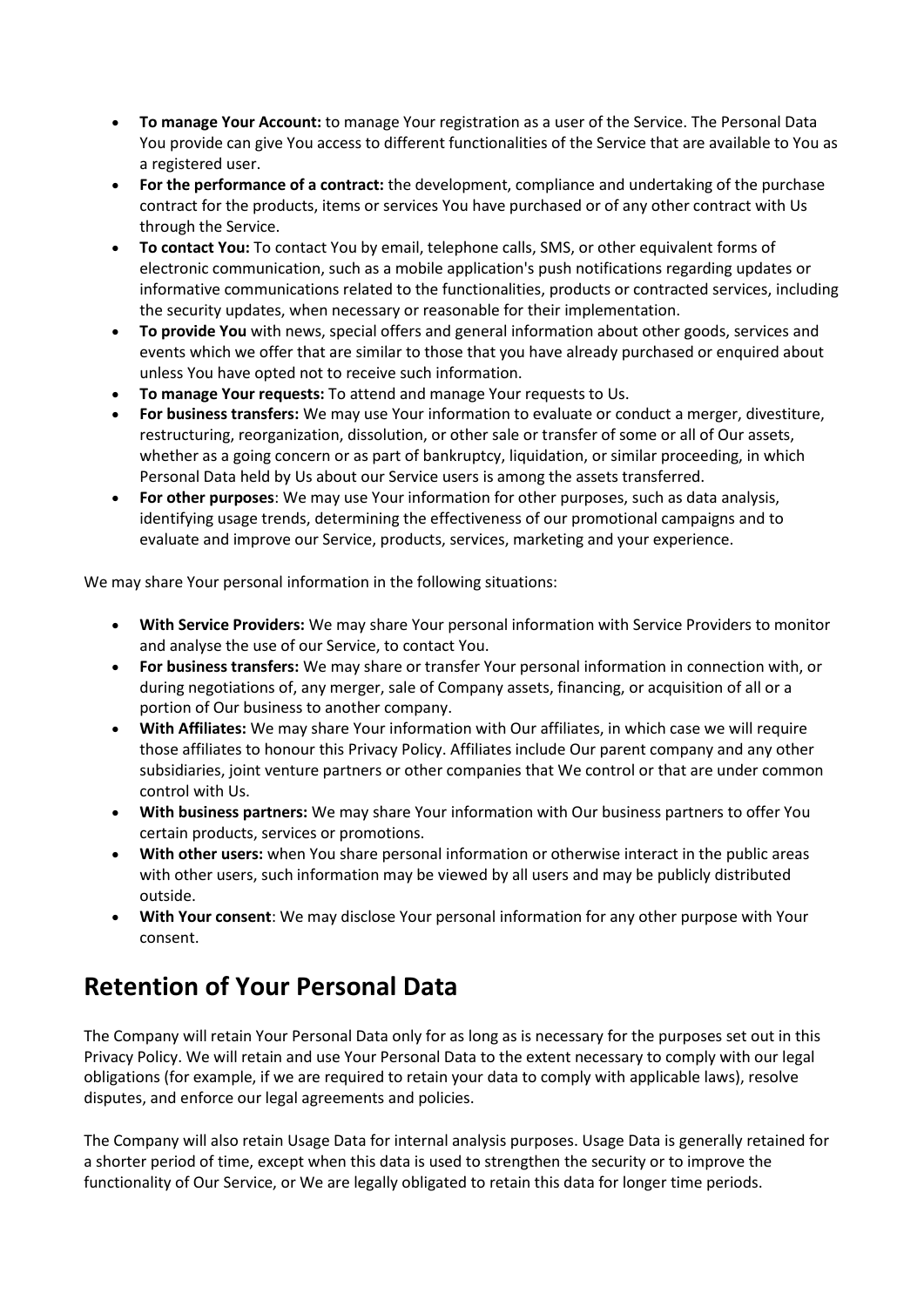### **Transfer of Your Personal Data**

Your information, including Personal Data, is processed at the Company's operating offices and in any other places where the parties involved in the processing are located. It means that this information may be transferred to — and maintained on — computers located outside of Your state, province, country or other governmental jurisdiction where the data protection laws may differ than those from Your jurisdiction.

Your consent to this Privacy Policy followed by Your submission of such information represents Your agreement to that transfer.

The Company will take all steps reasonably necessary to ensure that Your data is treated securely and in accordance with this Privacy Policy and no transfer of Your Personal Data will take place to an organization or a country unless there are adequate controls in place including the security of Your data and other personal information.

### **Disclosure of Your Personal Data**

#### **Business Transactions**

If the Company is involved in a merger, acquisition or asset sale, Your Personal Data may be transferred. We will provide notice before Your Personal Data is transferred and becomes subject to a different Privacy Policy.

#### **Law enforcement**

Under certain circumstances, the Company may be required to disclose Your Personal Data if required to do so by law or in response to valid requests by public authorities (e.g. a court or a government agency).

#### **Other legal requirements**

The Company may disclose Your Personal Data in the good faith belief that such action is necessary to:

- Comply with a legal obligation.
- Protect and defend the rights or property of the Company.
- Prevent or investigate possible wrongdoing in connection with the Service.
- Protect the personal safety of Users of the Service or the public.
- Protect against legal liability.

### **Security of Your Personal Data**

The security of Your Personal Data is important to Us, but remember that no method of transmission over the Internet, or method of electronic storage is 100% secure. While We strive to use commercially acceptable means to protect Your Personal Data, we cannot guarantee its absolute security.